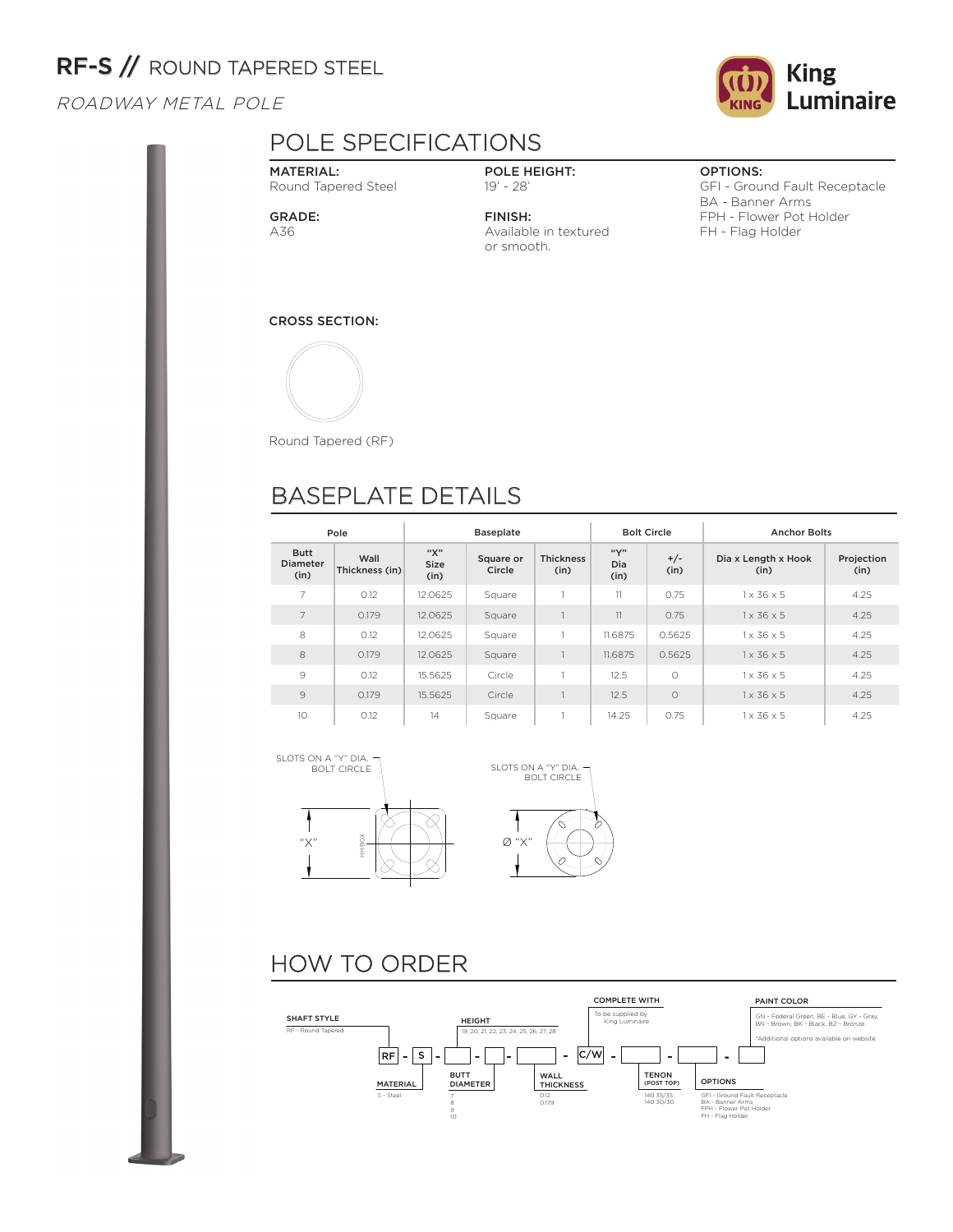RF Steel // Pole Details

RF Steel // Pole Details

### SHAFT DETAILS **EXECUTE:** THE RE-S ROADWAY METAL POLE

| <b>Nominal Mounting</b><br>Height (ft) | <b>Catalog Code</b> | Grade | <b>Butt</b><br>(in) | Tip<br>(in) | <b>Wall Thickness (in)</b> | Handhole                        | Wt.<br>$(lbs)*$ |
|----------------------------------------|---------------------|-------|---------------------|-------------|----------------------------|---------------------------------|-----------------|
| 19                                     | RF-S-19-7-0.12      | A36   | 7                   | 4.34        | 0.12                       | 3" x 5" Reinforced (MIN 14" AG) | 177.0           |
|                                        | RF-S-19-7-0.179     | A36   | 7                   | 4.34        | 0.179                      | 3" x 5" Reinforced (MIN 14" AG) | 242.0           |
| 20                                     | RF-S-20-7-0.12      | A36   | 7                   | 4.2         | 0.12                       | 3" x 5" Reinforced (MIN 14" AG) | 183.0           |
|                                        | RF-S-20-7-0.179     | A36   | 7                   | 4.2         | 0.179                      | 3" x 5" Reinforced (MIN 14" AG) | 250.0           |
|                                        | RF-S-20-8-0.12      | A36   | 8                   | 5.2         | 0.12                       | 3" x 5" Reinforced (MIN 14" AG) | 208.0           |
|                                        | RF-S-20-8-0.179     | A36   | 8                   | 5.2         | 0.179                      | 3" x 5" Reinforced (MIN 14" AG) | 288.0           |
| 21                                     | RF-S-21-7-0.12      | A36   | $\overline{7}$      | 4.06        | 0.12                       | 3" x 5" Reinforced (MIN 14" AG) | 188.0           |
|                                        | RF-S-21-7-0.179     | A36   | $\overline{7}$      | 4.06        | 0.179                      | 3" x 5" Reinforced (MIN 14" AG) | 257.0           |
|                                        | RF-S-21-8-0.12      | A36   | 8                   | 5.06        | O.12                       | 3" x 5" Reinforced (MIN 14" AG) | 215.0           |
|                                        | RF-S-21-8-0.179     | A36   | 8                   | 5.06        | 0.179                      | 3" x 5" Reinforced (MIN 14" AG) | 297.0           |
|                                        | RF-S-21-9-0.12      | A36   | 9                   | 6.06        | 0.12                       | 3" x 5" Reinforced (MIN 16" AG) | 254.0           |
|                                        | RF-S-21-9-0.179     | A36   | $\mathcal{G}$       | 6.06        | 0.179                      | 3" x 5" Reinforced (MIN 16" AG) | 350.0           |
| 22                                     | RF-S-22-8-0.12      | A36   | 8                   | 4.92        | O.12                       | 3" x 5" Reinforced (MIN 14" AG) | 221.0           |
|                                        | RF-S-22-8-0.179     | A36   | 8                   | 4.92        | 0.179                      | 3" x 5" Reinforced (MIN 14" AG) | 307.0           |
|                                        | RF-S-22-9-0.12      | A36   | 9                   | 5.92        | 0.12                       | 3" x 5" Reinforced (MIN 16" AG) | 262.0           |
|                                        | RF-S-22-9-0.179     | A36   | $\mathcal{Q}$       | 5.92        | 0.179                      | 3" x 5" Reinforced (MIN 16" AG) | 362.0           |
| 23                                     | RF-S-23-8-0.12      | A36   | 8                   | 4.78        | 0.12                       | 3" x 5" Reinforced (MIN 14" AG) | 227.0           |
|                                        | RF-S-23-8-0.179     | A36   | 8                   | 4.78        | 0.179                      | 3" x 5" Reinforced (MIN 14" AG) | 316.0           |
|                                        | RF-S-23-9-0.12      | A36   | 9                   | 5.78        | 0.12                       | 3" x 5" Reinforced (MIN 16" AG) | 269.0           |
|                                        | RF-S-23-9-0.179     | A36   | $\mathcal{G}$       | 5.78        | 0.179                      | 3" x 5" Reinforced (MIN 16" AG) | 372.0           |
| 24                                     | RF-S-24-8-0.12      | A36   | 8                   | 4.64        | 0.12                       | 3" x 5" Reinforced (MIN 14" AG) | 233.0           |
|                                        | RF-S-24-8-0.179     | A36   | 8                   | 4.64        | 0.179                      | 3" x 5" Reinforced (MIN 14" AG) | 324.0           |
|                                        | RF-S-24-9-0.12      | A36   | 9                   | 5.64        | 0.12                       | 3" x 5" Reinforced (MIN 16" AG) | 277.0           |
|                                        | RF-S-24-9-0.179     | A36   | $\mathcal{Q}$       | 5.64        | 0.179                      | 3" x 5" Reinforced (MIN 16" AG) | 383.0           |
| 25                                     | RF-S-25-8-0.12      | A36   | 8                   | 4.5         | 0.12                       | 3" x 5" Reinforced (MIN 14" AG) | 239.0           |
|                                        | RF-S-25-8-0.179     | A36   | 8                   | 4.5         | 0.179                      | 3" x 5" Reinforced (MIN 14" AG) | 333.0           |
|                                        | RF-S-25-9-0.12      | A36   | $\mathcal{G}$       | 5.5         | 0.12                       | 3" x 5" Reinforced (MIN 16" AG) | 284.0           |
|                                        | RF-S-25-9-0.179     | A36   | 9                   | 5.5         | 0.179                      | 3" x 5" Reinforced (MIN 16" AG) | 393.0           |
| 26                                     | RF-S-26-8-0.12      | A36   | 8                   | 4.36        | 0.12                       | 3" x 5" Reinforced (MIN 14" AG) | 244.0           |
|                                        | RF-S-26-8-0.179     | A36   | 8                   | 4.36        | 0.179                      | 3" x 5" Reinforced (MIN 14" AG) | 341.0           |
|                                        | RF-S-26-9-0.12      | A36   | $\mathcal{G}$       | 5.36        | 0.12                       | 3" x 5" Reinforced (MIN 16" AG) | 290.0           |
|                                        | RF-S-26-9-0.179     | A36   | 9                   | 5.36        | 0.179                      | 3" x 5" Reinforced (MIN 16" AG) | 403.0           |
| 27                                     | RF-S-27-8-0.12      | A36   | 8                   | 4.22        | 0.12                       | 3" x 5" Reinforced (MIN 14" AG) | 250.0           |
|                                        | RF-S-27-8-0.179     | A36   | 8                   | 4.22        | 0.179                      | 3" x 5" Reinforced (MIN 14" AG) | 349.0           |
|                                        | RF-S-27-9-0.12      | A36   | 9                   | 5.22        | 0.12                       | 3" x 5" Reinforced (MIN 16" AG) | 297.0           |
|                                        | RF-S-27-9-0.179     | A36   | 9                   | 5.22        | 0.179                      | 3" x 5" Reinforced (MIN 16" AG) | 413.0           |
|                                        | RF-S-27-10-0.12     | A36   | 10                  | 6.22        | 0.12                       | 3" x 5" Reinforced (MIN 20" AG) | 333.0           |
| 28                                     | RF-S-28-8-0.12      | A36   | 8                   | 4.08        | 0.12                       | 3" x 5" Reinforced (MIN 14" AG) | 255.0           |
|                                        | RF-S-28-8-0.179     | A36   | 8                   | 4.08        | 0.179                      | 3" x 5" Reinforced (MIN 14" AG) | 356.0           |
|                                        | RF-S-28-9-0.12      | A36   | 9                   | 5.08        | 0.12                       | 3" x 5" Reinforced (MIN 16" AG) | 303.0           |
|                                        | RF-S-28-9-0.179     | A36   | $\circ$             | 5.08        | 0.179                      | 3" x 5" Reinforced (MIN 16" AG) | 423.0           |
|                                        | RF-S-28-10-0.12     | A36   | 10                  | 6.08        | 0.12                       | 3" x 5" Reinforced (MIN 20" AG) | 341.0           |

\* Weight includes the pole shaft and baseplate.



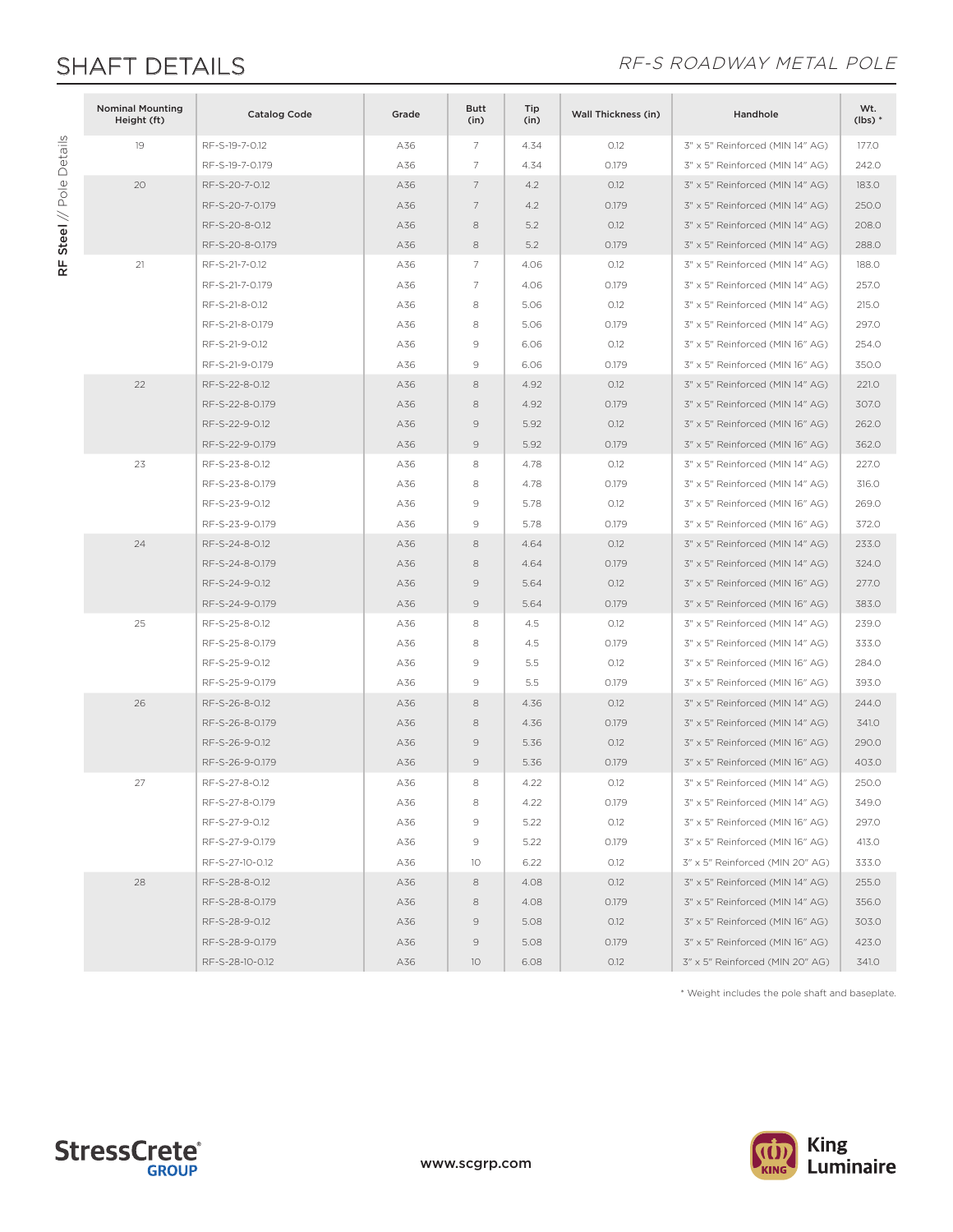## SHAFT LOADING

RF Steel // Loading

RF Steel // Loading

#### RF-S ROADWAY METAL POLE

|                     |                     | Design Information // AASHTO LTS-6, Latest Revision ** |                   |                   |                   |                   |                   |                    |                   |                    |                   |
|---------------------|---------------------|--------------------------------------------------------|-------------------|-------------------|-------------------|-------------------|-------------------|--------------------|-------------------|--------------------|-------------------|
| Nominal<br>Mounting | <b>Catalog Code</b> | 90 MPH                                                 |                   | <b>100 MPH</b>    |                   | <b>110 MPH</b>    |                   | <b>120 MPH</b>     |                   | <b>150 MPH</b>     |                   |
| Height (ft)         |                     | Max EPA<br>(sq ft)                                     | Max Load<br>(lbs) | Max EPA<br>(sqft) | Max Load<br>(lbs) | Max EPA<br>(sqft) | Max Load<br>(lbs) | Max EPA<br>(sq ft) | Max Load<br>(lbs) | Max EPA<br>(sq ft) | Max Load<br>(lbs) |
| 19                  | RF-S-19-7-0.12      | 23.2                                                   | 400               | 18.6              | 300               | 15.1              | 300               | 12.5               | 300               | 7.8                | 200               |
|                     | RF-S-19-7-0.179     | 29.6                                                   | 400               | 23.5              | 400               | 19.3              | 300               | 16.1               | 300               | 9.9                | 200               |
| 20                  | RF-S-20-7-0.12      | 21.3                                                   | 400               | 17.0              | 300               | 13.7              | 300               | 11.3               | 300               | 7.0                | 200               |
|                     | RF-S-20-7-0.179     | 27.2                                                   | 400               | 21.5              | 400               | 17.7              | 300               | 14.7               | 300               | 9.1                | 200               |
|                     | RF-S-20-8-0.12      | 29.8                                                   | 400               | 24.0              | 400               | 19.7              | 300               | 16.4               | 300               | 10.0               | 300               |
|                     | RF-S-20-8-0.179     | 38.4                                                   | 500               | 30.9              | 500               | 25.4              | 400               | 21.2               | 400               | 13.2               | 300               |
| 21                  | RF-S-21-7-0.12      | 19.8                                                   | 300               | 15.5              | 300               | 12.4              | 300               | 10.3               | 300               | 6.3                | 200               |
|                     | RF-S-21-7-0.179     | 25.1                                                   | 400               | 19.9              | 300               | 16.2              | 300               | 13.4               | 300               | 8.3                | 200               |
|                     | RF-S-21-8-0.12      | 27.5                                                   | 400               | 22.0              | 400               | 18.1              | 300               | 15.1               | 300               | 9.3                | 200               |
|                     | RF-S-21-8-0.179     | 35.6                                                   | 500               | 28.7              | 400               | 23.5              | 400               | 19.7               | 300               | 12.2               | 300               |
|                     | RF-S-21-9-0.12      | 36.8                                                   | 500               | 29.7              | 400               | 24.3              | 400               | 20.2               | 400               | 12.3               | 300               |
|                     | RF-S-21-9-0.179     | 39.8                                                   | 500               | 31.9              | 500               | 26.2              | 400               | 21.8               | 400               | 13.3               | 300               |
| 22                  | RF-S-22-8-0.12      | 25.4                                                   | 400               | 20.3              | 400               | 16.7              | 300               | 13.8               | 300               | 8.5                | 200               |
|                     | RF-S-22-8-0.179     | 33.0                                                   | 500               | 26.6              | 400               | 21.7              | 400               | 18.2               | 300               | 11.2               | 300               |
|                     | RF-S-22-9-0.12      | 34.2                                                   | 500               | 27.6              | 400               | 22.6              | 400               | 18.9               | 300               | 11.4               | 300               |
|                     | RF-S-22-9-0.179     | 37.0                                                   | 500               | 29.8              | 400               | 24.4              | 400               | 20.3               | 400               | 12.3               | 300               |
| 23                  | RF-S-23-8-0.12      | 23.5                                                   | 400               | 18.8              | 300               | 15.3              | 300               | 12.7               | 300               | 7.8                | 200               |
|                     | RF-S-23-8-0.179     | 30.6                                                   | 500               | 24.6              | 400               | 20.1              | 400               | 16.8               | 300               | 10.3               | 300               |
|                     | RF-S-23-9-0.12      | 31.8                                                   | 500               | 25.6              | 400               | 20.9              | 400               | 17.5               | 300               | 10.5               | 300               |
|                     | RF-S-23-9-0.179     | 34.5                                                   | 500               | 27.8              | 400               | 22.7              | 400               | 18.9               | 300               | 11.4               | 300               |
| 24                  | RF-S-24-8-0.12      | 21.7                                                   | 400               | 17.4              | 300               | 14.1              | 300               | 11.6               | 300               | 7.1                | 200               |
|                     | RF-S-24-8-0.179     | 28.7                                                   | 400               | 22.8              | 400               | 18.8              | 300               | 15.5               | 300               | 9.6                | 200               |
|                     | RF-S-24-9-0.12      | 29.8                                                   | 400               | 23.8              | 400               | 19.6              | 300               | 16.2               | 300               | 9.8                | 200               |
|                     | RF-S-24-9-0.179     | 32.3                                                   | 400               | 25.9              | 400               | 21.2              | 400               | 17.6               | 300               | 10.6               | 300               |
| 25                  | RF-S-25-8-0.12      | 20.1                                                   | 400               | 16.0              | 300               | 13.0              | 300               | 10.7               | 300               | 6.5                | 200               |
|                     | RF-S-25-8-0.179     | 26.7                                                   | 400               | 21.2              | 400               | 17.4              | 300               | 14.4               | 300               | 8.8                | 200               |
|                     | RF-S-25-9-0.12      | 27.7                                                   | 400               | 22.1              | 400               | 18.2              | 300               | 15.1               | 300               | 9.1                | 200               |
|                     | RF-S-25-9-0.179     | 30.2                                                   | 500               | 24.2              | 400               | 19.9              | 300               | 16.4               | 300               | 9.9                | 200               |
| 26                  | RF-S-26-8-0.12      | 18.9                                                   | 300               | 14.8              | 300               | 11.9              | 300               | 9.9                | 200               | 5.9                | 200               |
|                     | RF-S-26-8-0.179     | 24.9                                                   | 400               | 19.7              | 300               | 16.1              | 300               | 13.3               | 300               | 8.1                | 200               |
|                     | RF-S-26-9-0.12      | 25.8                                                   | 400               | 20.6              | 400               | 16.9              | 300               | 14.0               | 300               | 8.4                | 200               |
|                     | RF-S-26-9-0.179     | 28.4                                                   | 400               | 22.6              | 400               | 18.5              | 300               | 15.3               | 300               | 9.2                | 200               |
| 27                  | RF-S-27-8-0.12      | 17.5                                                   | 300               | 13.6              | 300               | 10.9              | 300               | 9.1                | 200               | 5.3                | 200               |
|                     | RF-S-27-8-0.179     | 23.3                                                   | 400               | 18.5              | 300               | 14.9              | 300               | 12.3               | 300               | 7.5                | 200               |
|                     | RF-S-27-9-0.12      | 24.0                                                   | 400               | 19.3              | 300               | 15.7              | 300               | 13.0               | 300               | 7.7                | 200               |
|                     | RF-S-27-9-0.179     | 26.6                                                   | 400               | 21.1              | 400               | 17.3              | 300               | 14.3               | 300               | 8.5                | 200               |
|                     | RF-S-27-10-0.12     | 29.4                                                   | 400               | 23.5              | 400               | 19.2              | 300               | 15.8               | 300               | 9.1                | 200               |
| 28                  | RF-S-28-8-0.12      | 16.3                                                   | 300               | 12.6              | 300               | 10.0              | 300               | 8.3                | 200               | 4.8                | 200               |
|                     | RF-S-28-8-0.179     | 21.7                                                   | 400               | 17.2              | 300               | 13.8              | 300               | 11.3               | 300               | 6.8                | 200               |
|                     | RF-S-28-9-0.12      | 22.4                                                   | 400               | 18.0              | 300               | 14.6              | 300               | 12.0               | 300               | 7.1                | 200               |
|                     | RF-S-28-9-0.179     | 24.8                                                   | 400               | 19.9              | 300               | 16.1              | 300               | 13.3               | 300               | 7.8                | 200               |
|                     | RF-S-28-10-0.12     | 27.6                                                   | 400               | 22.0              | 400               | 18.0              | 300               | 14.8               | 300               | 8.5                | 200               |

\*\* EPA represents the Effective Projected Area of the attachments on the pole. Designs are limited to post top luminaires or attachments located at or below the mounting height. Consult factory for poles supporting attachments located above the mounting height.